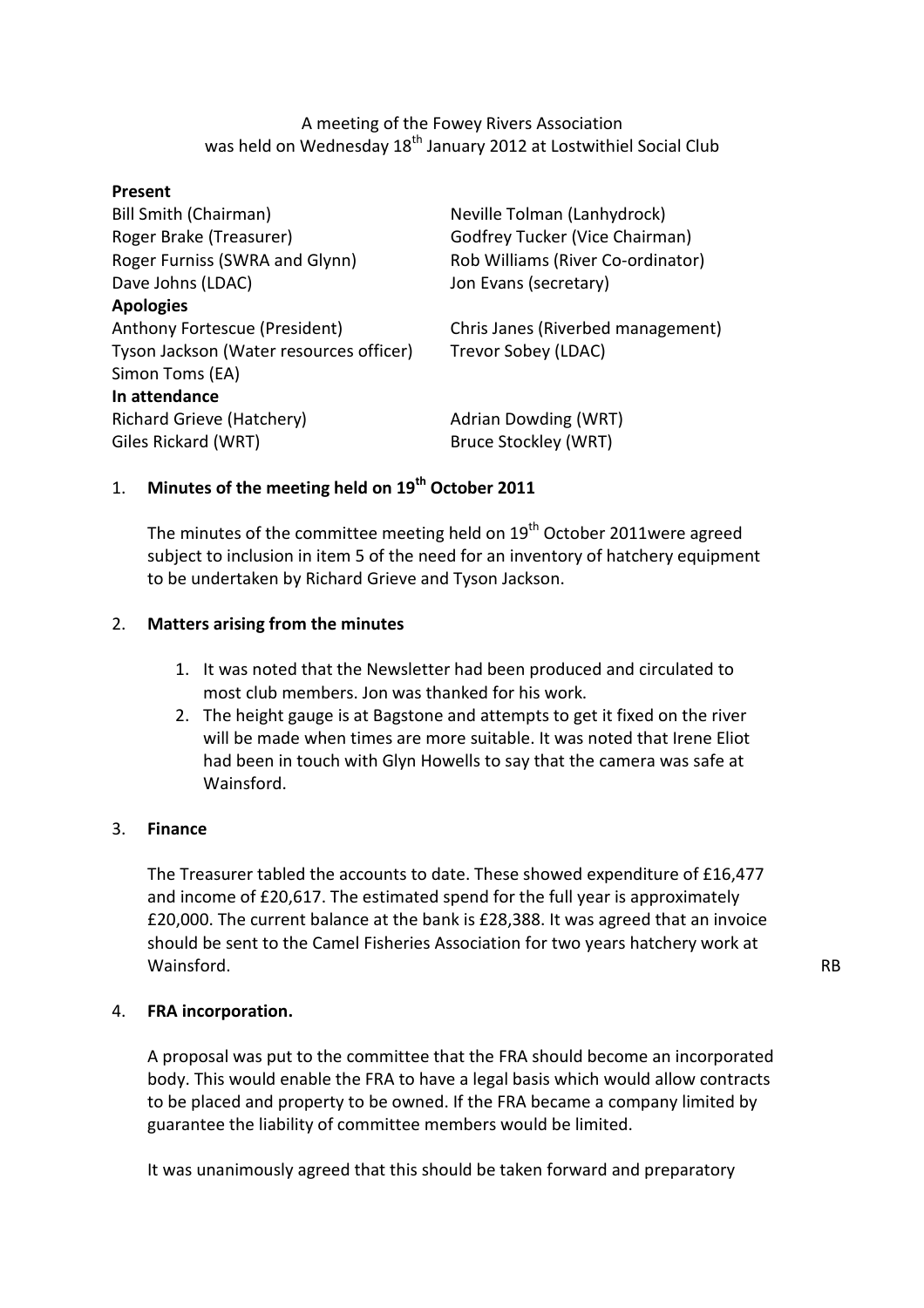work started by the committee. A formal proposal to this effect would be submitted to the AGM for agreement.

## 5. Executive Committee

The Chairman proposed that a small Executive Committee should be appointed with the remit to push the company incorporation forward and to become its first directors. The Executive Committee would also be in a position to consider items of business which arose outside the normal committee timetable. The Executive would report to the main FRA committee, and its members would be the Chairman, Treasurer, River Coordinator and Secretary.

The appointment of an Executive Committee was agreed.

#### 6. FFRG

It was noted that the next meeting of the FFRG would be held on  $2^{nd}$  April 2012, and that Bruce Stockley had been invited to become a member representing WRT.

### 7. St Neot option appraisal

The FFRG agreed terms of reference had been circulated with the agenda, and it had been hoped that Simon Toms would also attend to discuss the work. The contract had been let to APEM, a company well known to Simon Toms and Roger Furniss. It had been suggested that the work should also include site visits as well as table top work, and data from as many sources as possible would be shared with the consultants. Godfrey hoped that the study would include water quality since compensation discharges from Colliford could seriously affect fishing.

Roger Furniss explained that the Solomon report did not go so far as to suggest solutions to the problem of St Neot sustainability. APEM had been appointed to come up with the solutions.

The terms of reference were accepted by the committee and it was agreed that the final report should be presented to the next FFRG meeting on 2<sup>nd</sup> April. If possible, any FRA member who chose to could attend the presentation at the EA. The Secretary agreed to get in touch with Simon Toms with this proposal.  $JE$ 

#### 8. Fry Index Survey – Adrian Dowding

Adrian introduced the 2011 Fry survey report. He said that much of the preliminary work such as riparian ownership had already been done for 2010, and that good survey coverage had been obtained. The methodology is for 5 minute timed surveys and this is sufficient to be comparable with full quantitative surveys. The fish are stunned, anaesthetised, recovered and returned. For the safety of the fish, the surveyors start with low conductivity readings.

2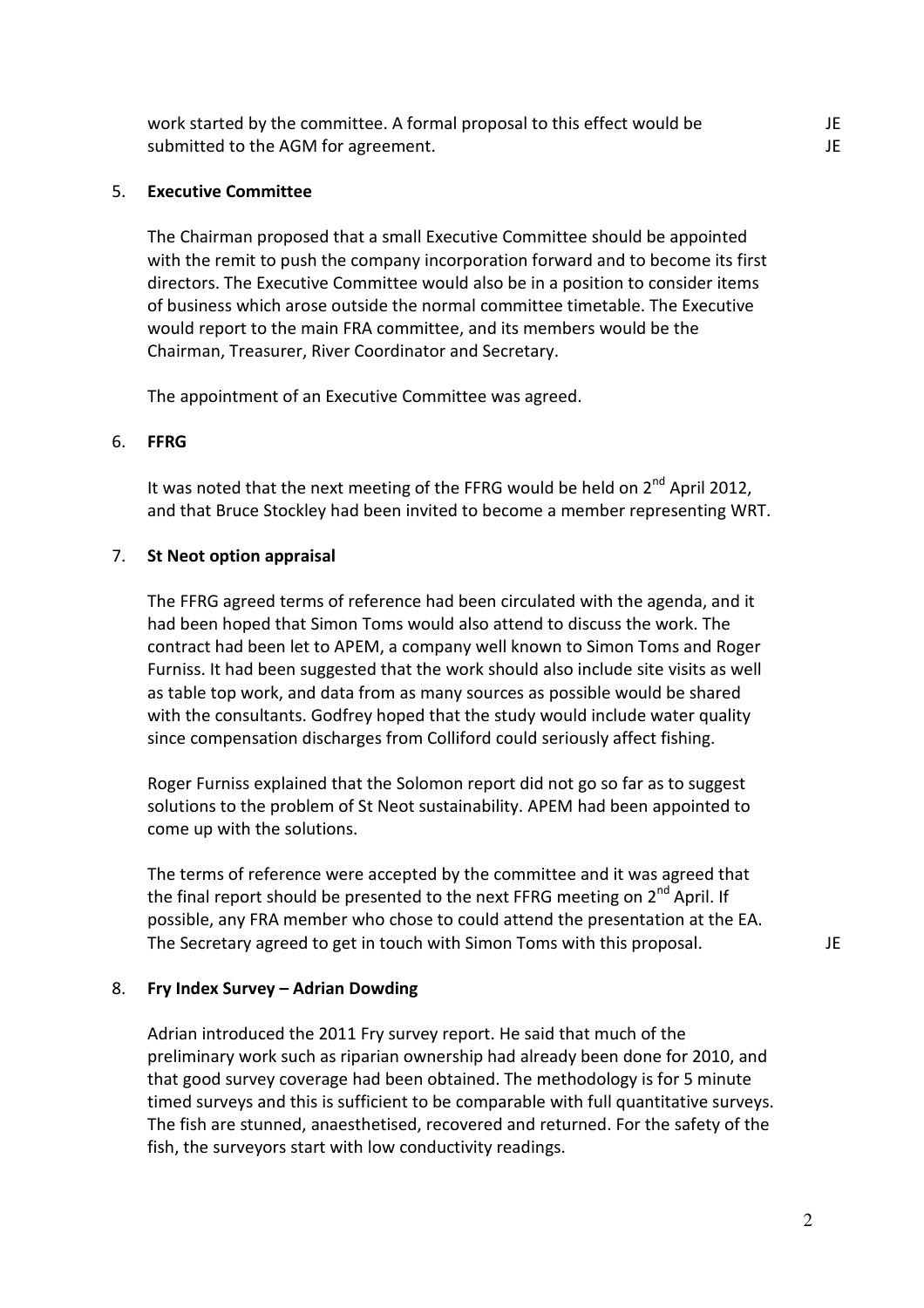It was noted that the sites chosen are mainly in salmon habitat and a broader range including more trout habitat should be targeted in subsequent surveys. It was also noted that the colour coding of the results presentation could be improved. RF pointed out that other rivers such as the Ribble used volunteer anglers for the survey work and Bruce agreed to investigate the possibility of this for the Fowey. This would require overcoming inherent concerns about river safety and data consistency.

The results showed that the Cardinham is improving, the Draynes is not so good and the Warleggan needs more sites investigated. There are some obstructions needing clearing and some improvements are required in spawning areas. There is sand impregnation of redds particularly on the Draynes.

It was agreed to repeat the survey in 2013. This would enable integration of the three years data with other work such as walkover surveys. The aim would be to shift the results one scale point up on the fry numbers.

Adrian was thanked for his report.

## 9. Walkover Surveys – Giles Rickard

Giles reported on progress with walkover surveys. The Warleggan was complete although there is still some 40% of the catchment not covered. It was hoped that although the time of the year is not the most favourable, Richard and Jethro Gault could continue the work. Although some of the maps have been produced, there is still much to be done. It was hoped that Richard could assist with data entry when he had attended the training course at Reading University.

Giles was thanked both for his report and for doing so much of the work.

## 10. Catchment Managers report

Richard reported on his work during the past month.

- 1. The hatchery equipment had been moved to Bagstone and was safely under cover. However, the sides of the barn needed sheeting and he would try to get some from Trago. The committee agreed with his suggestion of a budget cost of £30. The inventory of the equipment held by the Camel still needed to be done.
- 2. Riparian ownership. Specialised orienteering software had been obtained from a company called Anquet. Most of the catchment had been mapped. The top of the Warleggan, top of the Draynes and the Cardinham around Millpool remained to be covered. Richard reported that the data does go out of date and will have to be refreshed from time to time. However, he hoped that mutual sharing of data could now take place with WRT.
- 3. He noted that the APEM contract would need access to the walkover survey data. He expected to help to complete the survey work and also, when suitably trained, to input data to the WRT system.

TJ